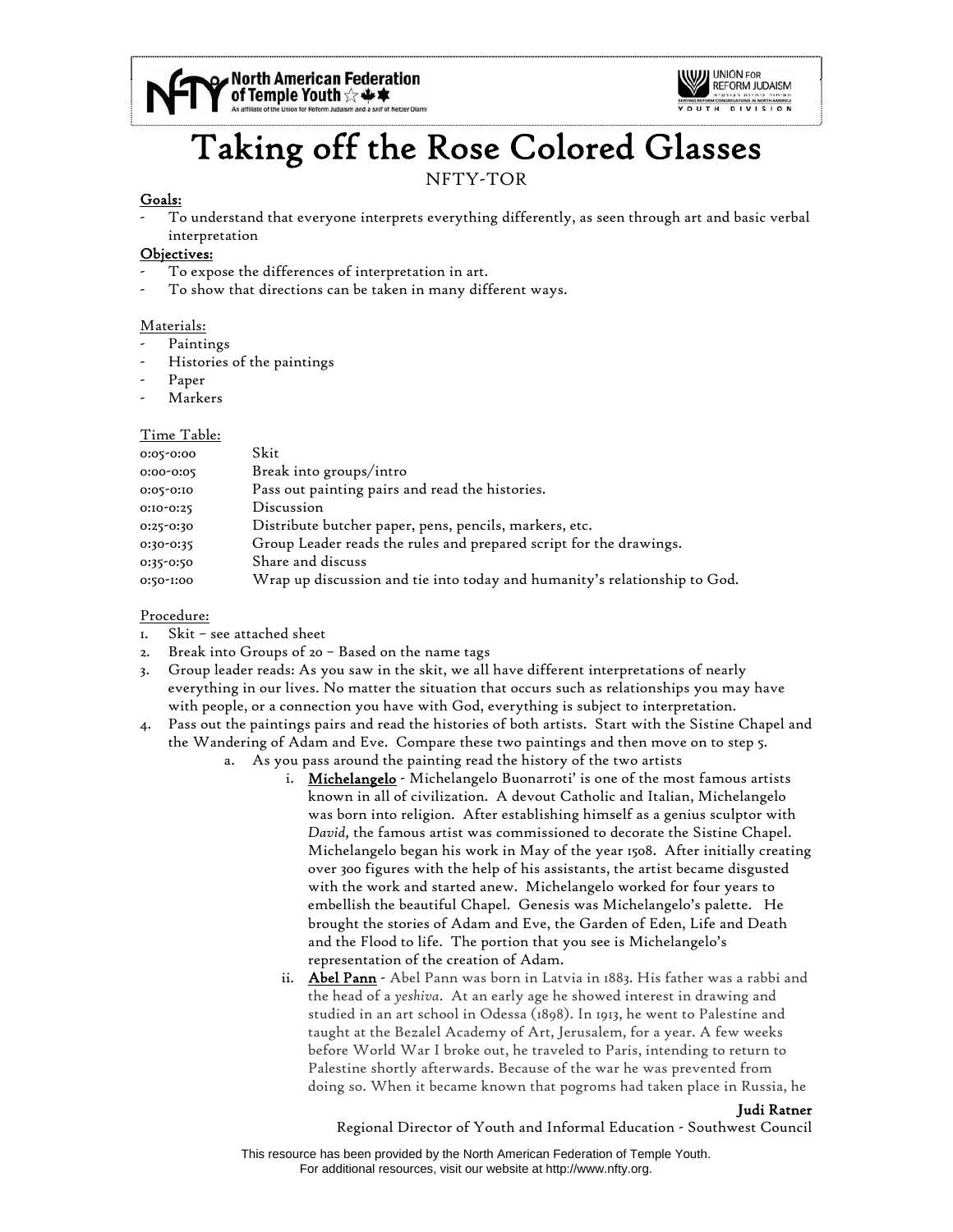North American Federation<br>"of Temple Youth ☆ ♣ ★ or Reform Judaism and a snif of Netzer Olami



drew paintings on that theme, his purpose being to print reproductions of them. He viewed the Bible realistically and the people and landscapes of his paintings are of the Orient, as he saw them in Palestine. This is one of the innovations of his work. In regard to his work Abel Penn state that, "I wish to picture the heroes of the Bible as human beings made of flesh and bone, beings in whose veins blood flows. I wished the characters of the Bible to be shown as possessing the passions of human beings just as they are pictured in the Book, with their virtues and vices, loves and hatreds, stories of tragedy and humor, poetry and prose."

#### 5. Discussion.

Discussion Questions (Answer the first three questions for both paintings)

- 1. What emotions are called to mind and how does it make you feel?
- 2. What mood does the scene depicted convey?
	- 3. What idea do you think the author is trying to extend to the audience?
	- 4. Is anyone wrong? Why or why not??
	- 5. Why do you think that they artists had such different interpretations of the same event/theme?
	- 6. Why do you think you all have different interpretations of each work?
- 6. Repeat steps four and five above with the second pair of paintings Pollock and Rothko.
	- a. Read the Histories of the two artists.
		- i. Jackson Pollock Pollock's name is also associated with the introduction of the All-over style of painting, which avoids any points of emphasis or identifiable parts within the whole canvas and therefore abandons the traditional idea of composition in terms of relations among parts. The design of his painting had no relation to the shape or size of the canvas -- indeed in the finished work the canvas was sometimes docked or trimmed to suit the image. All these characteristics were important for the new American painting which matured in the late 1940s and early 1950s. It has been suggested that Pollock was influenced by Native American sand paintings, made by trickling thin lines of colored sand onto a horizontal surface. It was not until 1947 that Pollock began his "action" paintings, influenced by Surrealist ideas of "psychic automatism" (direct expression of the unconscious). Pollock would fix his canvas to the floor and drip paint from a can using a variety of objects to manipulate the paint.
		- ii. Mark Rothko One of the preeminent artists of his generation, Mark Rothko is closely identified with the New York School, a circle of painters that emerged during the 1940s as a new collective voice in American art. During a career that spanned five decades, he created a new and impassioned form of abstract painting. Rothko's work is characterized by rigorous attention to formal elements such as color, shape, balance, depth, composition, and scale; yet, he refused to consider his paintings solely in these terms. He explained: "It is a widely accepted notion among painters that it does not matter what one paints as long as it is well painted. This is the essence of academicism. There is no such thing as good painting about nothing."
- 7. Reads the rules for this section
	- 1. PPs may not interact with other PPs
	- 2. PPs may not ask for directions or clarifications of instructions.
	- 3. All instructions will be read twice.
- 8. Pass out paper and coloring utensils to the PPs.

Judi Ratner

Regional Director of Youth and Informal Education - Southwest Council

This resource has been provided by the North American Federation of Temple Youth. For additional resources, visit our website at http://www.nfty.org.